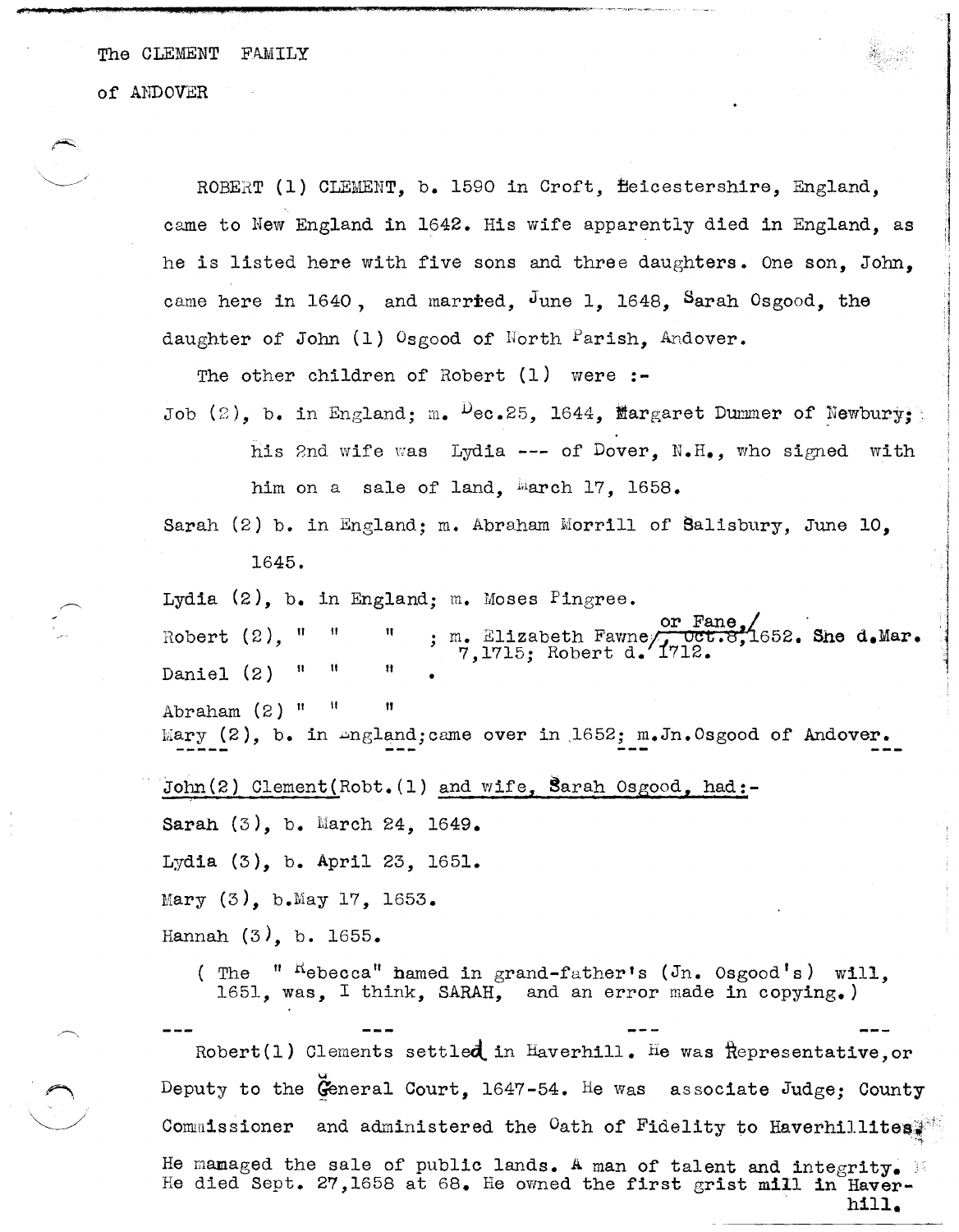$\smile$ 

Robert (2) Clements (Robert (1) and wife. Elizabeth **Fane**, had:-

John(3), b. Sept. 16, 1653; m. Elizabeth Ayers. Feb. 22, 1676;d. May 16, 1692. Daniel  $(3)$ , b.July 3, 1655; d. in New Jersey, Jan.10, 1679. Abraham (3), b. July 14, 1657;m. Mar.10,1683,Hanna Gove of Haverhill.Went Hanna (3), b. 1660. Fane  $(3)$ , b. 1662; m.  $\text{Nath1}$   $(3)$ , b. 1663; d. at Saco, 1689. Robert (3), b.  $^{\omega}$ arch 29,1665; m.  $^{\omega}$ eliverance Oddihone,at Portsmouth, $^{\omega}$ ec. Lydia (3), b. 1668. *18, 1690. 18, 1690.*  $Mary (3), b. 1670; d.y.$ Mary (3) 2nd., b. 1673; d. 1678. Jonathan (3).

An ASA CLEMENTS, parentage unknown at present, was born in Plaistow, N.H., just over the Haverhill line. He married Betsy Wilson, daughter of Capt. Jesse Wilson of "ethuen. She was born Jan. 1740. This couple, Asa and <sup>B</sup>etsy, were parents of Ben Clements of Andover, who married Mary Lovejoy, May 30, 1811. Ben was born in Plaistow of the Haverhill line of CLEMEHTS.

From Dec. 2, 1784, Ben seems to dispose of his holdings in and near Plaistow, and about 1800 is here in Andover, where he was doubtless employed on the new Seminary buildings.

On deed 146;204, Dec.2,1784, Ben Clement sold to his brother John, land near Unristopner Clement and tne buryingground, and the land which was once Joshua Dustan's; also the "farm I now live on, 80 acres, and a house; a  $p$ loor pew in SE corner in the Meeting House in Plaistow, Rockingham Co., in which my family sits; a clock I now use in said house; all the land I own E side road opposite house; a barn.<br>( D. Carleton: Aaron arleton). Ben makes his  $X_a$ ( D. Garleton; Aaron arleton).

 $156:106$ .. $\frac{\text{m}}{\text{ay }25,1793}$ .. he is called Ben Clements of Atkinson, joiner, when for 2021 from John Ap leton of Silem, merchant, sells land in  $\frac{1}{2}$ ust lot 39 acres I just bought of Jn. Appleton on road from Plaistow to  $H$ averhill; the 2nd near it. (Ueorge and Thos. Sparhawk.)

163; 211.1798... Ben Clement of Havernill, for **200 L** from John Clement of Haverhill, "pasture near my home on road from Plaistow Meeting House, 22 acres of land that we two bought of  $J_{n_{\bullet}}$  Appleton. in partnership, March 1793."

wath Dustin; Sam Harrison, witness.

 $ANDOVER. .201; 66; about 1800. Nobert and Sally Harvey of Andover, sell to$ on NE side of Road.  $E$ en Clement, housewright, the estate north of  $W_m$ . <sup>H</sup>awley, (  $\mathbb{W}\mathfrak{m}$ . Eriffin: Dan Wardwell )

**-2-**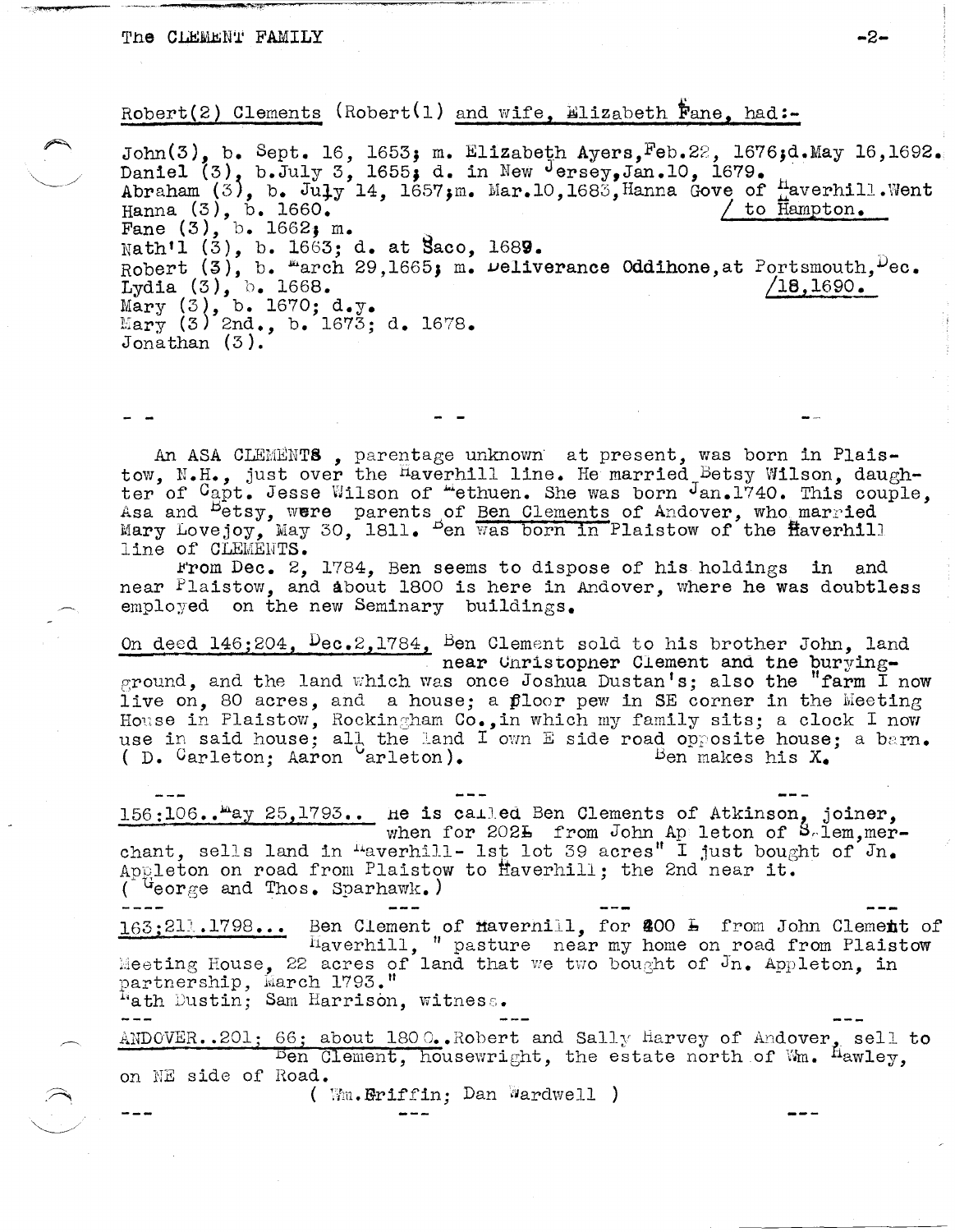## The CLEMENTS FAMILY

 $1811$ ;208;8...Dan Cummings sold to Ben Clement, land between Wm. Hawley's and "athan "ardwell's, on a road behind Blunt's- this includes the land to the Spring. Dan Cummings and wife, Hanna, sign. (Elizabeth Boynton: Eliza Stimpson, witness.)

208;9;June 13,1815...Ben Clement and wife, mary, for \$450 sell to Isaac Blunt, land and buildings NE side road from Phillips Academy to Salem- W corner at s.s- then NE on Dan Cummings<sup>:</sup> land+- 17 rds. to s.s- then N and NW on Cummings and Tim Holt's- 18 rds. to s.s.- then NE on Wm. Griffin, 1 rd. to s.s.- then SE on Griffin's land to a cross road (that is the old Dinah "road from Blunt's) then S.<br>on that road, 31 rds. to Highland St., John C. Thayer's 'land-( Mar,-<br>land's place once ) then W on Thayer's 18 rds. to 1st bd.-( A mortgage) then on Road NW to 1st, or Blunt's. (Ben Daland; David Rice, witnesses.

204:31..April 25. 1812.

Ben Clement of Andover and wife, Mary, convey to Wm. Griffin, Jr., land near his home-Wast corner of David Rice's land-line thence runs NW on land of Rice and Griffina strip 1 rd. wide formerly reserved for a lane to a spring of water. M. Hawley; Thos. C. "ason, witnesses.

Ben Clements and wife, Mary Lovejoy, of Andover, had:-

Moses, b. August 12, 1811; a carpenter; m.  $G_{\text{c}}$  aroline Abbott, May 16, 1833; she d. 1951; he m. 2nd., Mary Dole, in 1851, May 15; she was b. in Newburyport; he d. of typhoid fever, July 13,1867. Mary Ann, b. Mar.10, 1813 ; m. W.B. Lovejoy, Jan.29, 1834.

Benjamin, b. Feb. 20, 1815; Hannah, b. April 15,1817; m. John Carleton of Lowell, Dec.9, 1839. Catherine, b. Sugust 1819. son, b. Feb. 21, 1821.<br>son, b. Esept. 1, 1827. Elizabeth, b. Dec. 20, 1830.

and wife, Caroline Abbott, had:-Moses Clement ( Ben )

Moses W. b. June 5. 1834:  $\text{Vapt. of } U.S.$  colored troops in Civil War:

served from  $1861-4$ ; (see ) awrence records);

Caroline Louisa, b. June 21, 1836 : m. John Dean.

George G. b. Oct.  $9, 1837.$ 

Abby F. b. Dec.21, 1839, lived unm. in Andover.

Mary F. b. Se<sub>rt</sub>. 26, 1842; m. a Mr. Kennard. lived in Andover.

Sarah M. b. Feb.6, 1844; m. son of George Clark.

-3-